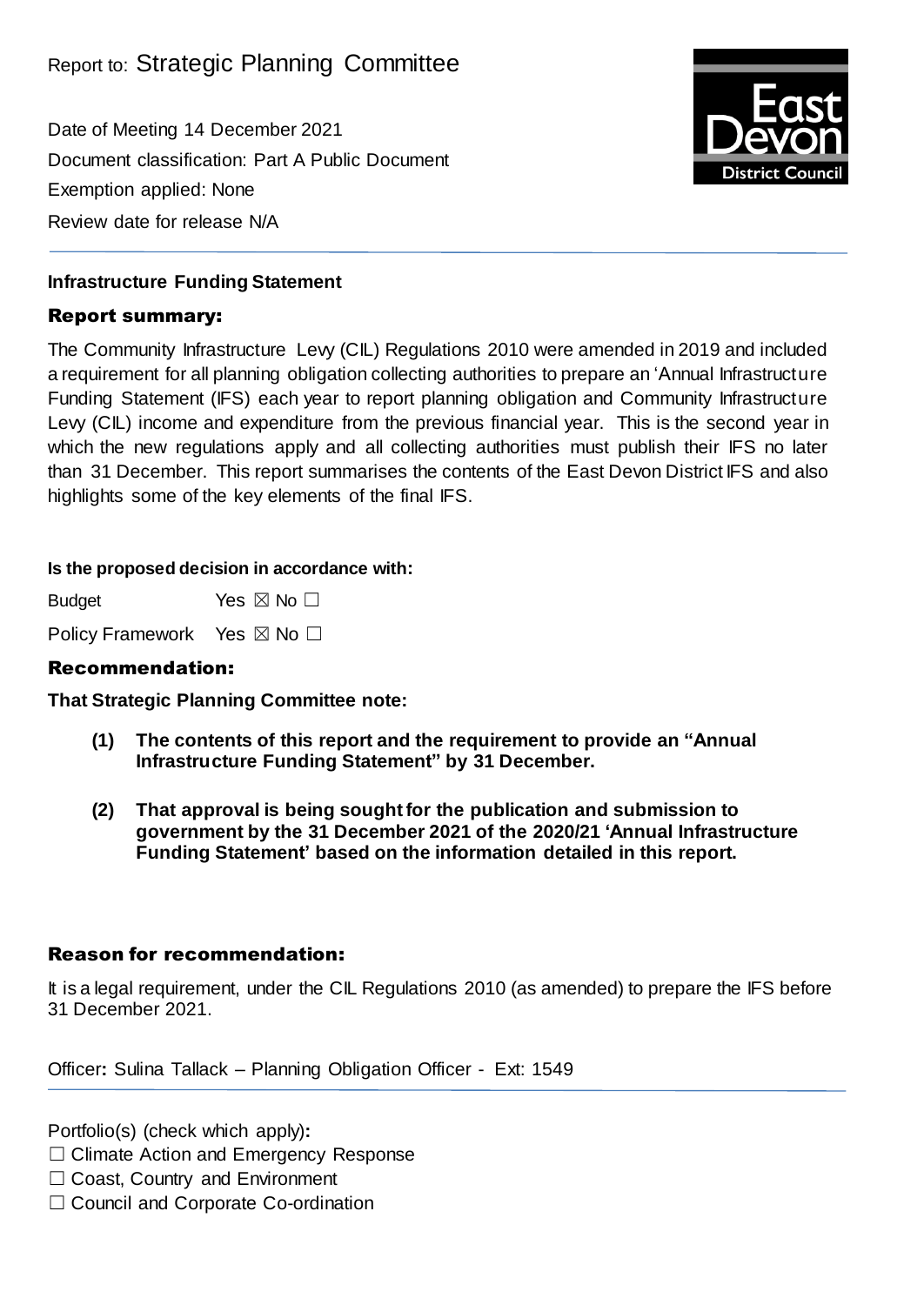- $\Box$  Democracy, Transparency and Communications
- ☐ Economy and Assets
- ☐ Finance
- $\boxtimes$  Strategic Planning
- □ Sustainable Homes and Communities
- ☐ Tourism, Sports, Leisure and Culture

**Equalities impact** Low Impact

#### **Climate change** Low Impact

**Risk:** Medium Risk; The risk associated with not meeting the statutory duty to publish the Infrastructure Funding Statement on the EDDC website by 31 December 2021.

**Links to background information** Council Report April 2016 – [Introduction](http://eastdevon.gov.uk/media/1652003/200416-combined-council-agenda.pdf) of CIL S106/Community Infrastructure Levy [Developer Contributions](http://eastdevon.gov.uk/media/2278935/271117-strategic-planning-committee-agenda-combined.pdf) Annual Report 2016/17 S106/Community Infrastructure Levy [Developer Contributions](https://democracy.eastdevon.gov.uk/documents/g265/Public%20reports%20pack%2020th-Aug-2019%2010.00%20Strategic%20Planning%20Committee.pdf?T=10) Annual Report 2018/19 South and East Devon Habitat [Regulations](https://democracy.eastdevon.gov.uk/documents/g307/Public%20reports%20pack%2016th-Jul-2019%2014.00%20South%20and%20East%20Devon%20Habitat%20Regulations%20Executive%20Committ.pdf?T=10) Executive Committee 16 July 2019 [S106/Community](http://www.eastdevon.gov.uk/papers/strategicplanning/151220bpAnnualCILS106report19-20.pdf) Infrastructure Levy [Developer Contributions](http://www.eastdevon.gov.uk/papers/strategicplanning/151220bpAnnualCILS106report19-20.pdf) Annual Report 2019/20

#### **Link to [Council Plan](https://eastdevon.gov.uk/councilplan/)**

Priorities (check which apply)

- $\boxtimes$  Better homes and communities for all
- ☒ A greener East Devon
- $\boxtimes$  A resilient economy

#### **1. Background**

- 1.1 The Community Infrastructure Levy (CIL) Regulations 2010 were amended in 2019 and included a number of important changes, including the requirement for those local authorities that collect planning obligations ('Section 106, Section 278 and the Community Infrastructure Levy), to prepare and publish an annual Infrastructure Funding Statement.
- 1.2 Regulation 121A states that "no later than 31st December in each calendar year a contribution receiving authority must publish a document which comprises the following:
	- A statement of the infrastructure projects or types of infrastructure which the charging authority will be or may be or partly funded by CIL;
	- A report about CIL in relation to the previous financial year;
	- A report about planning obligations in relation to the reported year.
	- The first annual infrastructure funding statement must be published by 31 December 2020 and it must be published annually on the contribution receiving authority's website.
- 1.3 The main aim of this change to the CIL Regulations is to provide a way to make developer contributions fully transparent in a way which allows anyone to see how much an individual development site has contributed to infrastructure provision.
- 1.4 The Community Infrastructure Levy (CIL) is one of the primary mechanisms for collecting financial contributions from new developments. The Council started charging CIL from 1st September 2016. The extent of applicable charges by use and geography is set out within the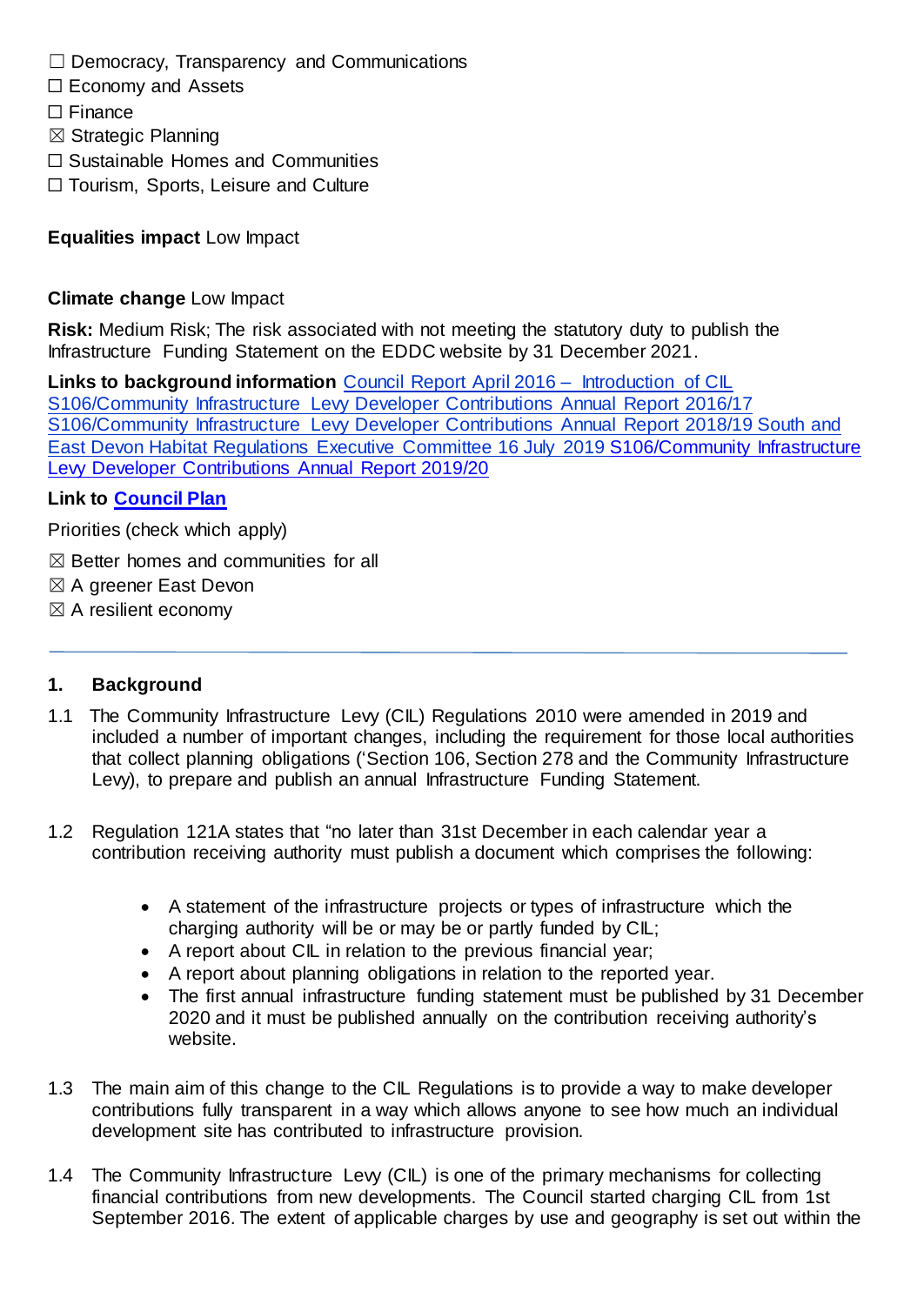Council's adopted Charging Schedule (note that a new Charging Schedule has been approved, and the new charges began on 1 February 2021).

1.5 In addition to CIL, the Council continues to secure affordable housing, site specific infrastructure items undertakings which are not financial in nature (for example restrictions on use or management plans) through the use of legal agreements under Section 106 (S106) of the Town and Country Planning Act 1990 (as amended).

### **2 The Infrastructure Funding Statement**

- 2.1 As mentioned above, the Infrastructure Funding Statement (IFS) must report on the Council's infrastructure list (discussed further below) and a report on CIL and S.106 income and expenditure.
- 2.2 It should be noted that the IFS is based on the previous financial year (2020/21).
- 2.3 A further point to note is that East Devon District Council has responsibility for receiving and spending S.106 obligations on matters such as affordable housing, play space, leisure facilities, public open space, public art, sports pitches etc. However, Devon County Council (DCC) is also a contribution receiving authority and collects S.106 for infrastructure such as education and highways. It is also required to prepare an annual IFS. Therefore, it is important to note that when reviewing the East Devon IFS, that it should be read together with the DCC IFS to get a complete picture of infrastructure delivery in the district. At the time of preparing this report, DCC's preparation of its IFS is ongoing and unavailable at the time of writing (it will be published by 31 December 2021 at the latest). The two authorities have been working in close partnership to ensure that our data compliments one another to give a full and accurate picture.

#### **3 Infrastructure list**

- 3.1 Members may be aware of the previous requirement for a 'regulation 123' list setting out how we may want to spend our CIL receipts. 'Regulation 123' lists have now been abolished, and replaced by an 'Infrastructure list' – such lists must be included in the infrastructure funding statement. The Infrastructure list is defined as "the infrastructure projects or types of infrastructure which the charging authority intends will be, or may be, wholly or partly funded by CIL".<sup>1</sup> This list will not dictate how funds must be spent, but will set out the local authority's intentions.
- 3.2 The proposed final Infrastructure list is set out below:
	- Education, including 420 place primary school at land north of Black Horse/Redhayes (Tithebarn Green/Mosshayne); additional secondary capacity serving the West End; and additional primary capacity serving Axminster (specifically at Axminster Community Primary School and St Mary's, Axminster)
	- Exe Estuary habitat mitigation
	- Pebblebed Heaths habitat mitigation
	- Clyst Valley Regional Park
	- Health care facilities
	- **Emergency service facilities**
	- Library facilities
	- Community and Youth facilities
	- Sports and leisure provision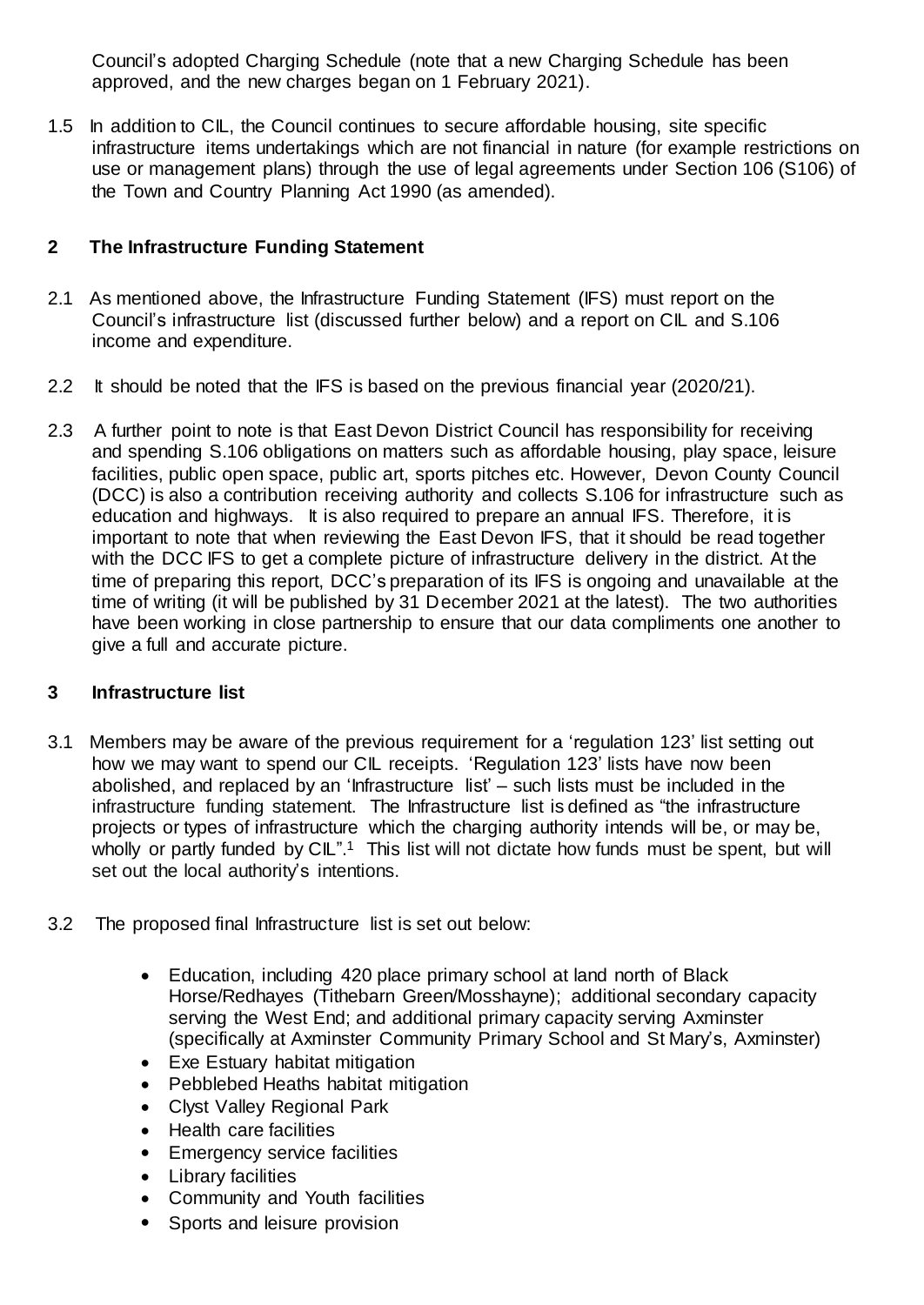- Open space/recreation provision
- Transport, including Clyst Valley Way; Cranbrook cycle link; Cranbrook to Exeter city centre bus priority; Axminster relief road; and Dinan Way extension, Exmouth
- 3.3 The inclusion of a project or type of infrastructure in this list does not signify a commitment from the district council to fund it from CIL receipts; and the order of the list does not imply any order of preference for funding.

### **4 S.106 Income/Expenditure**

- 4.1 Overall in the reported year, East Devon District Council received £837,101.00 from all planning obligations (signed during and prior to 2020/21). The Council also entered into planning obligations which will provide £646,035.96 in the future, if development triggers are reached.
- 4.2 Together the council now holds a total of £4.95M in S.106 money, to be spent on defined projects. Some S.106 income is not spent due to the fact that it is held by the council for long term maintenance on public open space. In other cases monies are earmarked for projects that are taking time to resource and deliver.
- 4.3 Some developer contributions are non-monetary, such as the obligation to provide affordable housing units and public open space on-site. In the reported year, the Council secured a total of 54 affordable housing units.
- 4.4 The IFS also provides details regarding how S.106 was spent last financial year. In total £412,737.00 was spent including on 15 community infrastructure projects across the district.

#### **5 CIL Income/Expenditure**

5.1 The headline totals in regard to CIL held by the Council are: -

| Total CIL held as at the end of the<br>reporting period of 31 March 2021      | £5,020,062.00                                        |
|-------------------------------------------------------------------------------|------------------------------------------------------|
|                                                                               | (less spent amount and amount paid over<br>to $PC$ ) |
| Total CIL within reporting period<br>(collected)                              | £1,608,110.72                                        |
| The total value of Liability Notices<br>notices issued in the reported period | £3,183,228.68                                        |

5.2 The Council has allocated 8.6% of all collected receipts to Habitat Mitigation, the Exmouth Community College expansion has been awarded £1.5M and is in the process of being delivered. We are awaiting further updates on the Dinan Way Extension which was been awarded £400,000 CIL subject to a successful match funding bid. The Neighbourhood Proportion allocations are treated as separate to EDDC held monies and are distributed directly to the parish councils bi-annually.